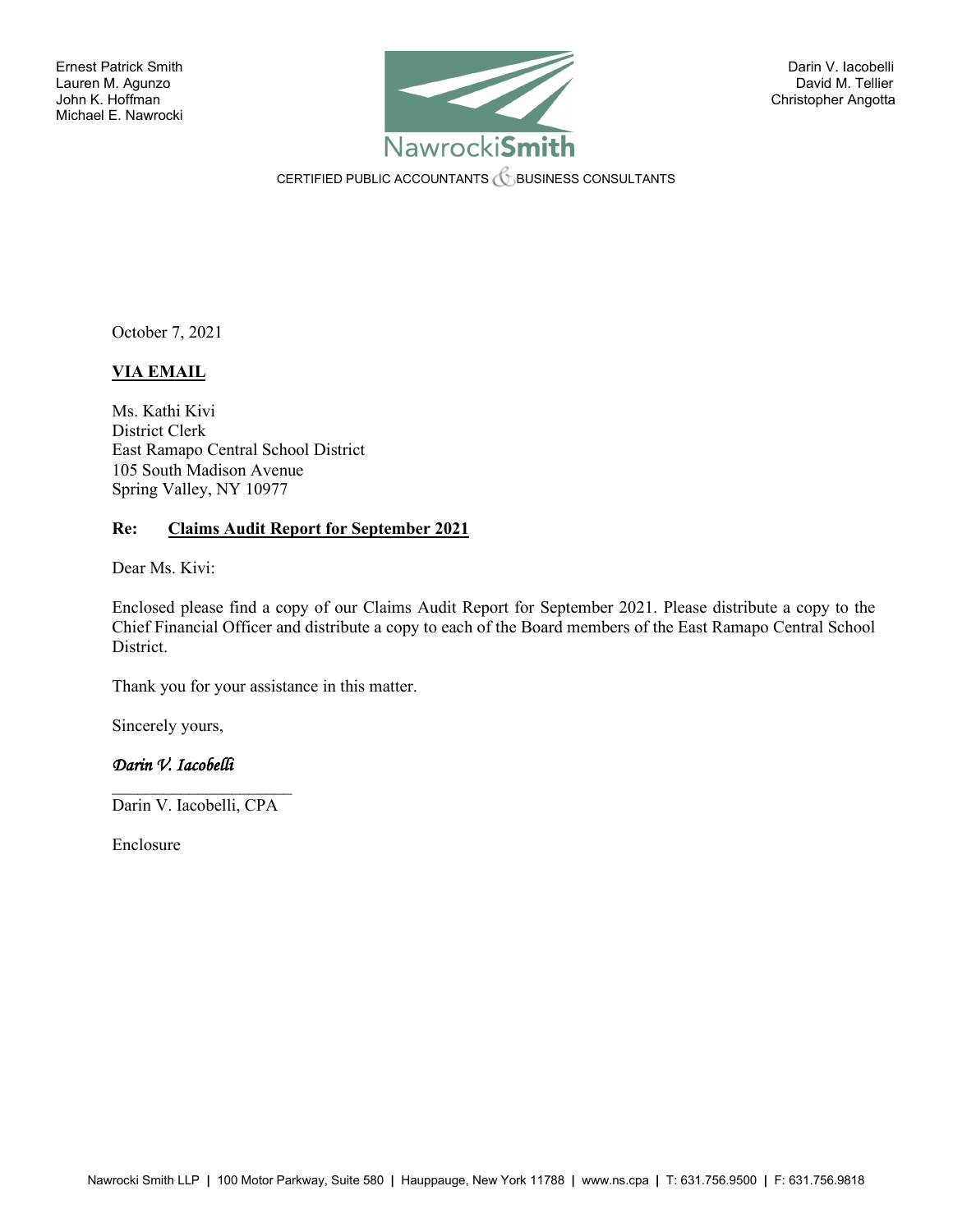

CERTIFIED PUBLIC ACCOUNTANTS  $\mathcal C$  business consultants

October 7, 2021

# **VIA EMAIL**

Board of Education East Ramapo Central School District 105 South Madison Avenue Spring Valley, NY 10977

#### *Re: Claims Audit Report for the Month of September 1, 2021 through September 30, 2021*

Board of Education:

We have completed our claims auditing services to the East Ramapo Central School District covering the time period of September 1, 2021 through September 30, 2021. The services we performed, as outlined within our proposal, include reviewing all claims against the District. The purpose of this report is to update the Board of Education on work performed to date, our findings, and recommendations.

For ease of reference we have categorized the remainder of this report as follow:

### **Claims Audit Services**

### **Exhibits**

### **CLAIMS AUDIT SERVICES**

The claims audit services performed on each claim against the District consisted of:

- 1. Verification of the accuracy of invoices and claim forms.
- 2. Ensuring proper approval of all purchases; checking that purchases constitute legal expenses of the school district.
- 3. Determining that purchase orders have been issued in accordance with Board of Education policy, and applicable state law.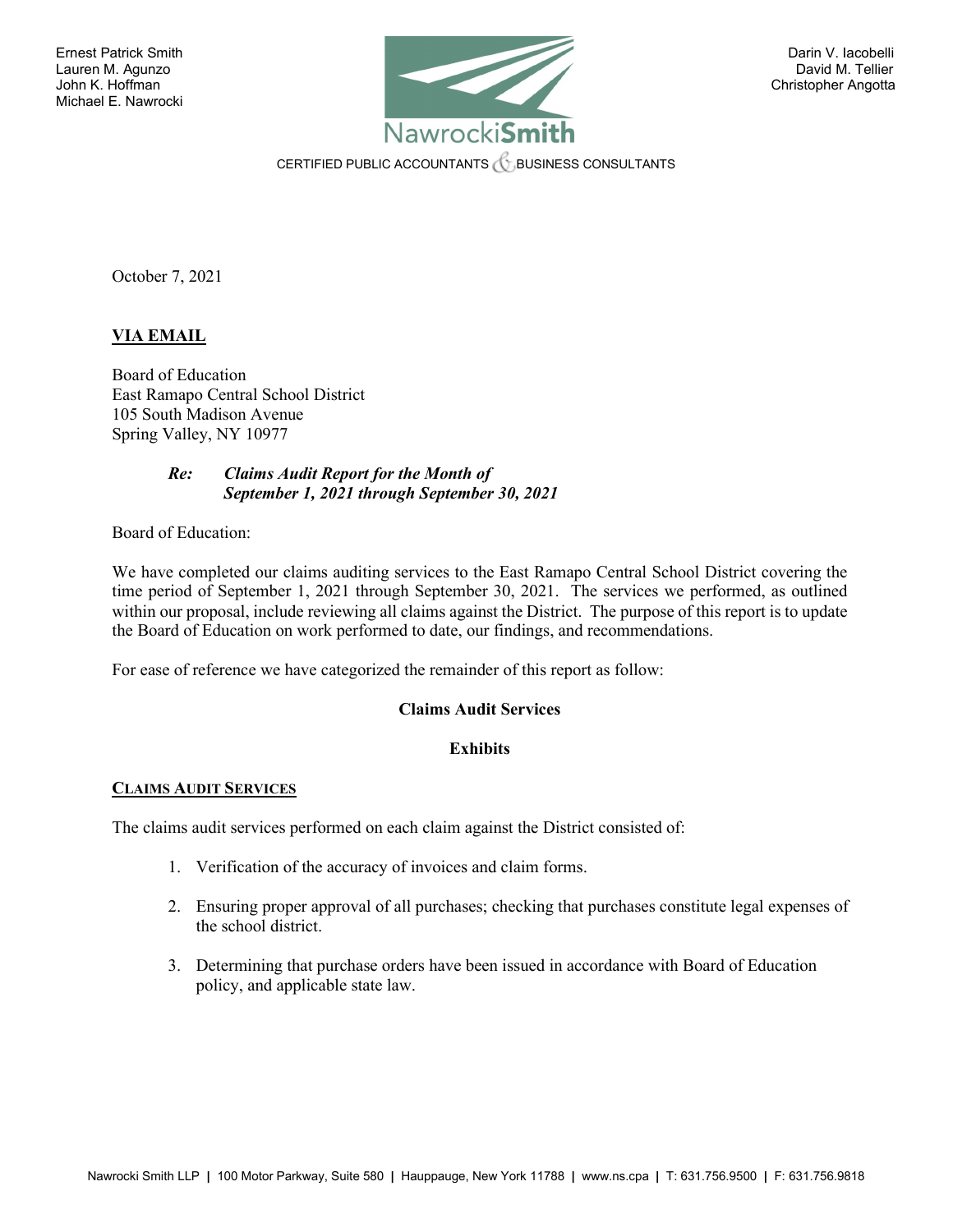# Nawrocki**Smith**

*Board of Education East Ramapo Central School District October 7, 2021 Page 2*

### *Re: Claims Audit Report for the Month of September 1, 2021 through September 30, 2021*

- 4. Comparison of invoices or claims with previously approved contracts.
- 5. Reviewing price extensions, claiming of applicable discounts, inclusion of shipping and freight charges.
- 6. Approving all charges that are presented for payment which are supported with documentary evidence indicating compliance with all pertinent laws, policies and regulations.

Over the time period of September 1, 2021 through September 30, 2021 we have audited **1,406** claims against the District in the amount of **\$13,047,993.52** (See attached Exhibit I). We made inquiries and/or observations into **41** claims in the amount of **\$851,891.60**. It should be noted that currently, there are no outstanding inquiries in regard to the audit of claims made against the District for the period of July 1, 2021 through September 30, 2021. We have summarized the inquiries and/or observations as well as the resolutions within Exhibit II.

Please note that for comparative purposes, we have attached Exhibit II – "Summary of Inquiries/Resolutions" for each of the prior months, if applicable.

We trust that the foregoing comments are clear. If you have any questions or you would like to discuss this matter further, please contact me at 631-756-9500.

Very truly yours,

*Nawrocki Smith LLP*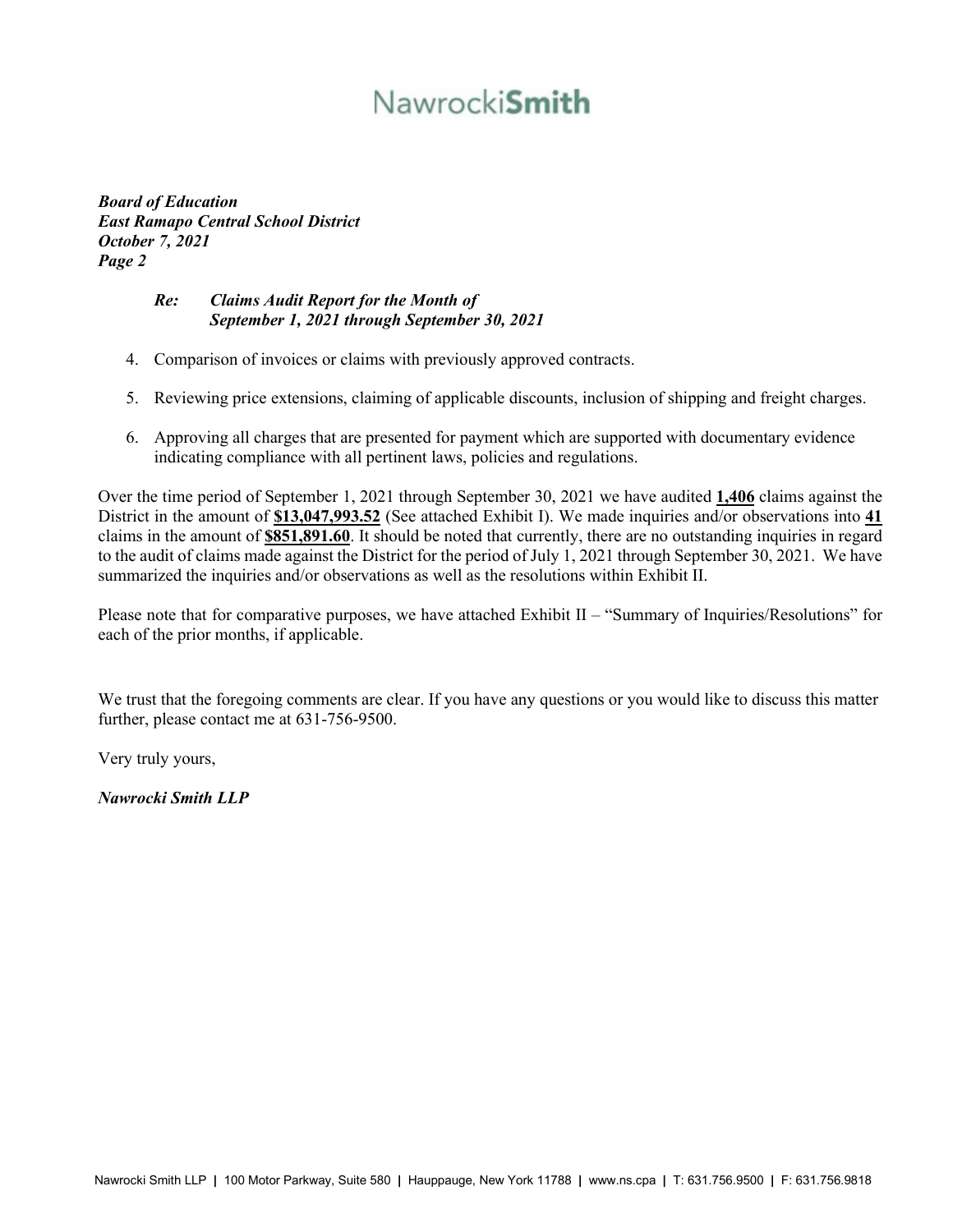| <b>Claims Audit By Fund</b>                | Legend:         |                                        |
|--------------------------------------------|-----------------|----------------------------------------|
| <b>East Ramapo Central School District</b> | A - General     | H - Capital                            |
| <b>Exhibit I</b>                           |                 | $C$ - School Lunch TA - Trust & Agency |
| September 2021                             | F - Special Aid | CM - Scholarship                       |

| <b>Check Date</b> | <b>Audit Date</b> | Warrant # | <b>Fund</b> | # of<br><b>Checks</b> | Value of Checks # of Inquiries | Value of<br>Inauiries | # of Resolved<br><b>Inquiries</b> | # of Outstanding<br>Inquiries | Check Sequence |
|-------------------|-------------------|-----------|-------------|-----------------------|--------------------------------|-----------------------|-----------------------------------|-------------------------------|----------------|
| 09/01/21          | 09/01/21          |           |             | 24                    | 141.665.95                     | 36.616.05             |                                   |                               | 419803-419826  |
| 09/01/21          | 09/01/21          |           |             |                       | 649.880.41                     |                       |                                   |                               | 419827-419828  |
| 09/01/21          | 09/01/21          | 35        |             |                       | 20,201.96                      | 175.00                |                                   |                               | 16501-16502    |
| 09/01/21          | 09/01/21          | 36        |             |                       | 155,657.39                     |                       |                                   |                               | 54638-54653    |
| <b>TOTAL</b>      |                   |           |             | 44                    | 967, 405.71                    | 36,791.05             |                                   |                               |                |

| <b>Check Date</b> | <b>Audit Date</b> | Warrant# | $\sim$<br>$H$ und | $#$ of<br><b>Checks</b> | alue of Checks/<br># of Inquiries |  | <sup>"</sup> Value of<br>Inquiries | # of Resolved<br>Inquiries | # of Outstanding<br>Inquiries | <b>Check Sequence</b> |
|-------------------|-------------------|----------|-------------------|-------------------------|-----------------------------------|--|------------------------------------|----------------------------|-------------------------------|-----------------------|
| 09/02/21          | 09/02/21          |          |                   |                         | 132.755.10                        |  |                                    |                            |                               | 419829-419830         |
| <b>TOTAL</b>      |                   |          |                   |                         | 132.755.10                        |  |                                    |                            |                               |                       |

| <b>Check Date</b> | <b>Audit Date</b> | Warrant # | <b>Fund</b> | # of          |              | <sup><i>s</i></sup> Value of<br>\$ Value of Checks # of Inquiries |              | # of Resolved    | # of Outstanding | <b>Check Sequence</b> |
|-------------------|-------------------|-----------|-------------|---------------|--------------|-------------------------------------------------------------------|--------------|------------------|------------------|-----------------------|
|                   |                   |           |             | <b>Checks</b> |              |                                                                   | Inauiries    | <b>Inquiries</b> | <b>Inquiries</b> |                       |
| 09/15/21          | 09/15/21          | 42        |             | 101           | 5,054,097.83 |                                                                   | 29.411.26    |                  | . .              | 419831-419931         |
| 09/15/21          | 09/15/21          | 43        |             |               | 587,207.18   |                                                                   | 587, 207. 18 |                  | . .              | 419932-419934         |
| 09/15/21          | 09/15/21          |           |             |               | 1,860.06     |                                                                   |              |                  |                  | 16503                 |
| 09/15/21          | 09/15/21          | 40        |             | 40            | 774.881.00   |                                                                   | 131.216.95   |                  |                  | 54654-54693           |
| 09/15/21          | 09/15/21          | 44        |             |               | 852,544.25   |                                                                   |              |                  |                  | 431                   |
| <b>TOTAL</b>      |                   |           |             | 146           | 7.270.590.32 | 23                                                                | 747.835.39   | 23               |                  |                       |

| <b>Check Date</b> | <b>Audit Date</b> | Warrant# | <b><i><u>und</u></i></b> | # of<br><b>Checks</b> | <b>Value of Checks</b> | # of Inquiries | "Value of<br>Inquiries | # of Resolved<br><b>Inquiries</b> | # of Outstanding<br><b>Inquiries</b> | <b>Check Sequence</b> |
|-------------------|-------------------|----------|--------------------------|-----------------------|------------------------|----------------|------------------------|-----------------------------------|--------------------------------------|-----------------------|
| 09/24/2           | 09/22/21          | 46       |                          |                       | 25,656.40              |                |                        |                                   |                                      | 419935                |
| 09/30/2           | 09/22/21          |          |                          | 1102                  | 646,665.50             |                |                        |                                   |                                      | 419936-421037         |
| <b>TOTAL</b>      |                   |          |                          | 1103                  | 672,321.90             |                |                        |                                   | <b>.</b>                             |                       |

| <b>Check Date</b>  | <b>Audit Date</b> | Warrant# | Fund      | $#$ of<br><b>Checks</b> | \$ Value of Checks # of Inquiries |     | \$ Value of<br><b>Inquiries</b> | # of Resolved<br><b>Inquiries</b> | # of Outstanding<br><b>Inquiries</b> | <b>Check Sequence</b> |
|--------------------|-------------------|----------|-----------|-------------------------|-----------------------------------|-----|---------------------------------|-----------------------------------|--------------------------------------|-----------------------|
| 09/29/21           | 09/29/21          | 50       |           | 80                      | 2,905,183.51                      |     | 25, 255. 25                     |                                   | -                                    | 421038-421117         |
| 09/29/21           | 09/29/21          | 51       |           |                         | 3.620.09                          |     | ,283.84                         |                                   |                                      | 421118-421119         |
| 09/29/21           | 09/29/21          | 53       | $\sim$    |                         | 373,705.06                        |     | 958.50                          |                                   |                                      | 16504-16505           |
| 09/29/21           | 09/29/21          | 54       |           | 25                      | 691,023.55                        |     | 35.553.57                       |                                   |                                      | 54694-54718           |
| 09/29/21           | 09/29/21          | 55       | Н         |                         | 28,174.28                         |     |                                 |                                   |                                      | 432                   |
| 09/29/21           | 09/29/21          | 52       | <b>TA</b> |                         | 3.214.00                          |     | 3.214.00                        |                                   |                                      | 37579                 |
|                    | <b>TOTAL</b>      |          |           | 111                     | 4,004,920.49                      | 16S | 67,265.16                       | 16                                |                                      |                       |
|                    |                   |          |           |                         |                                   |     |                                 |                                   |                                      |                       |
| <b>GRAND TOTAL</b> |                   |          |           | 1406                    | 13,047,993.52                     | 41  | 851,891.60                      | 41                                |                                      |                       |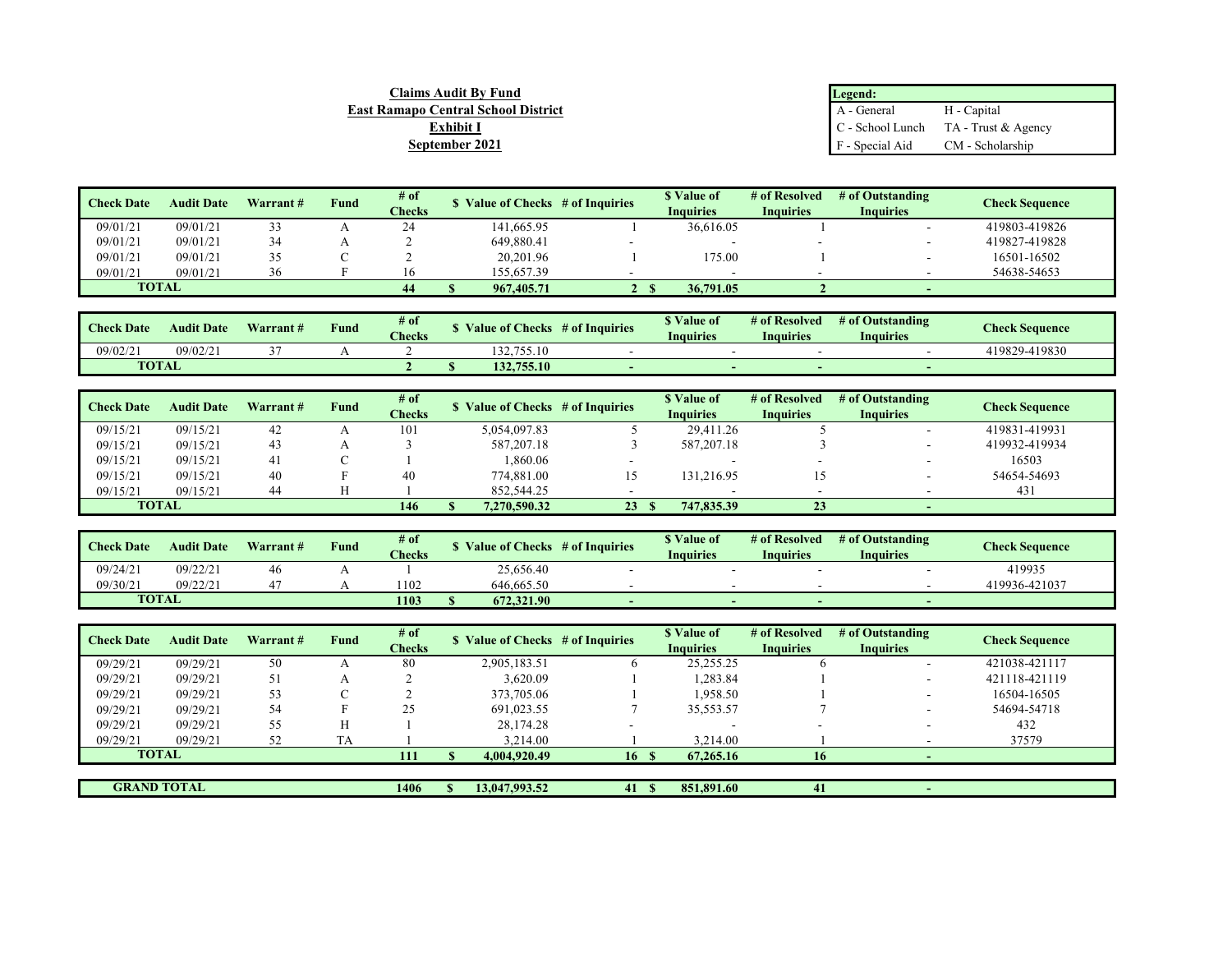| <b>Check Date</b> | <b>Payroll Run</b> | Warrant# | Fund | # of   | \$ Value of Checks # of Inquiries | \$ Value of              | # of Resolved            | # of Outstanding | <b>Check Sequence</b> |
|-------------------|--------------------|----------|------|--------|-----------------------------------|--------------------------|--------------------------|------------------|-----------------------|
|                   | Date               |          |      | Checks |                                   | <b>Inquiries</b>         | <b>Inquiries</b>         |                  |                       |
| 08/27/21          | 08/27/21           |          | TA   | 20     | 426,540.73                        |                          | $\overline{\phantom{a}}$ |                  | 37554-37559; Wires    |
| 09/10/21          | 09/10/21           | 38       | TA   | 28     | 1,307,324.76                      | $\overline{\phantom{a}}$ | $\overline{\phantom{a}}$ |                  | 37560-37566; Wires    |
| 09/13/21          | 09/13/21           | 39       | TA   |        | 20.728.41                         |                          |                          |                  | Wires                 |
| 09/24/21          | 09/24/21           | 45       | TA   | 28     | 2,155,946.40                      | $\overline{\phantom{a}}$ | $\overline{\phantom{a}}$ |                  | 37567-37578; Wires    |
| 09/27/21          | 09/27/21           | 48       | TA   |        | 18,180.57                         |                          |                          |                  | Wires                 |
| 09/30/21          | 09/30/21           | 49       | TA   |        | 929.75                            |                          |                          |                  | Wires                 |
|                   | <b>TOTAL</b>       |          |      | 88     | 3,929,650.62                      |                          |                          |                  |                       |

\*Payroll Warrants are included for informational purposes only and have not been reviewed.